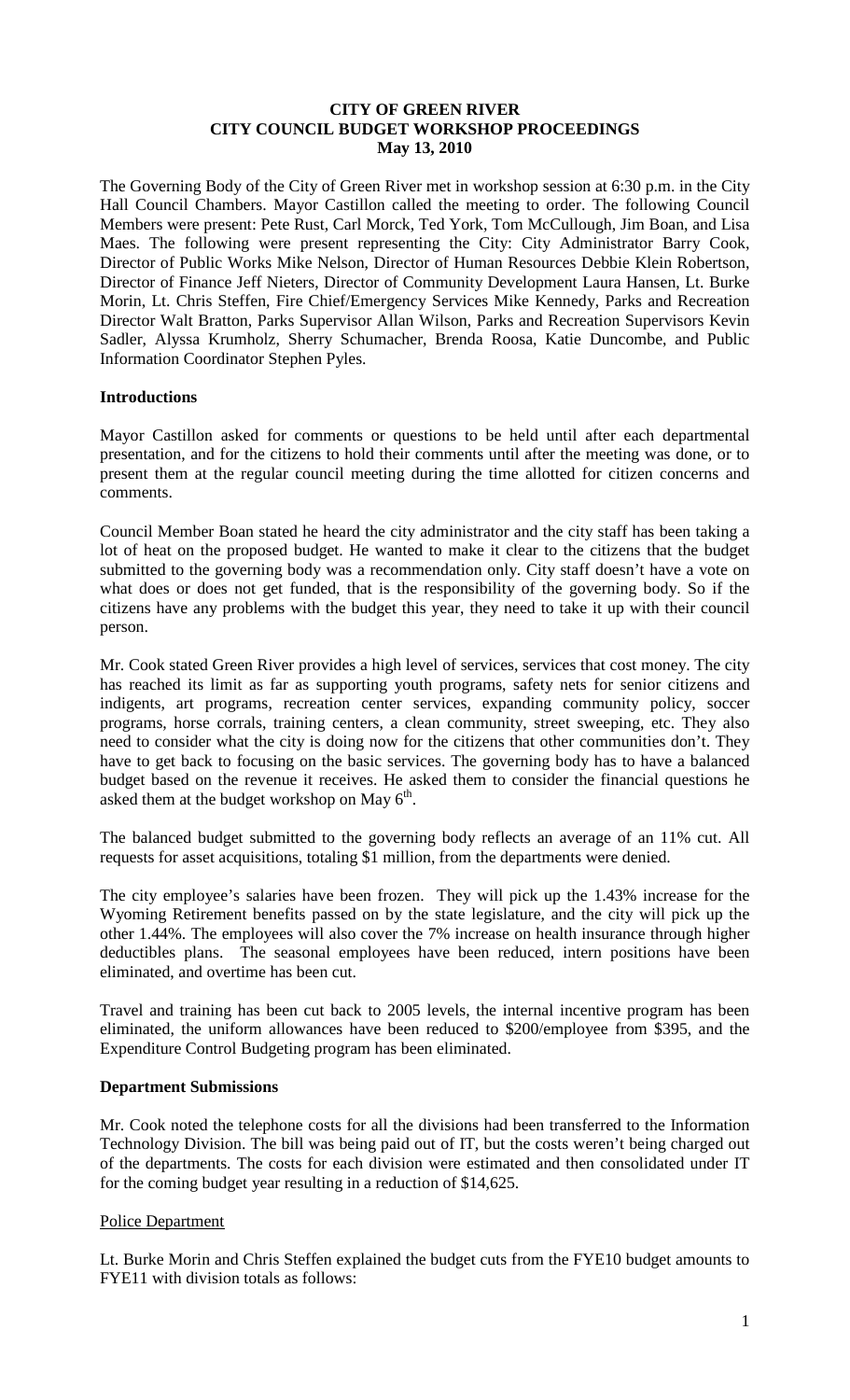- 210 Administration: decrease of \$51,451 or 6.4%
- 220 Criminal Investigation: decrease of \$43,548 or 4.4%<br>■ 227 Methamphetamine/HIDTA Grant: decrease of \$24.2
- 227 Methamphetamine/HIDTA Grant: decrease of \$24,231 or 15.4%<br>230 Patrol & Traffic: decrease of \$41.799 or 2%
- 230 Patrol & Traffic: decrease of \$41,799 or 2%<br>240 Records: decrease of \$2,376 or 1%
- 240 Records: decrease of \$2,376 or 1%
- 245 Dispatch/911: decrease of \$59,742 or 11.4%
- 250 Juveniles: decrease of \$4,777 or 4.6%
- $\blacksquare$  255 Public Relations & Evidence: decrease of \$4,556 or 3.8%
- 260 Animal Control: decrease of \$4,674 or 2%
- $\blacksquare$  265 D.A.R.E.: decrease of \$4,601 or 3.7%
- 270 Crossing Guards: decrease of \$39,868 or 100%
- 275 Weed Abatement/Work Restitution: decrease of \$169,104 or 100%

Total budget reduction from FYE 10: \$450,727

Their asset acquisition requests for two patrol vehicles (\$70,000), mobile data terminals (\$40,000), and the SRT Truck for WyoLink (\$6,000) were denied.

Lt. Steffen stated patrol officers having their own vehicles assigned to them has been a great success. It has reduced overtime and increased response time. At some point in time they will have to start replacing the vehicles. Right now the Patrol Division vehicles are in pretty good shape. However, the vehicles used by the detectives are a different story.

Lt. Morin noted a part-time dispatcher position would not be filled reducing part-time dispatch hours from 5,200 to 3,100. They really need the three positions to cover vacations and other time off.

Council Member Rust felt they should budget for crossing guards to protect the lives of children in route to school. He has talked with the district superintendent, assistant superintendent, and finance director; they would like to see the city continue to support the crossing guards at 50%.

Mr. Cook stated he had cut the program after talking with other communities throughout the state. Rock Springs and Green River are the only cities in Wyoming that provided the service. He understands the program is critical, but after looking over the programs and services the Police Department provides, the lowest priority as a program was the crossing guards. It is not normally a service that cities provide. Green River has been doing a 50/50 funding program over the last several years. It is up to the governing body's discretion whether to put the funding back in. The school district wants the program to continue at the 50/50 funding.

Mr. Cook noted the city has been the administrator of the program, hiring the guards as part-time staff, and paying them. If the city doesn't fund the program, it will be up to the school district to administer the program and fund it.

Mayor Castillon felt they should continue to fund the program. Volunteer programs are okay, but not always reliable.

## Parks & Recreation

*The following are the budget amounts as submitted to the governing body by Mr. Cook:*

- *610 – Administration: decrease of \$12,493 or 5%*
- *620 – Leisure Programs: decrease of \$121,185 or 12%*
- *630 – Pavilion Operations: decrease of \$4,379 or 7.6%*
- *640 – Parks Development: decrease of \$162,970 or 10.7%*
- *645 – Mosquito Control: decrease of \$1,336 or .9%*
- *650 – Cemetery Operations: decrease of \$46,006 or 15.6%*
- *660 – Buildings & Structures: decrease of \$123,236 or 28 %*
- *680 – Recreation Center: decrease of \$113,428 or 10 %*

*Total budget reduction from FYE10: \$585,035 or 12%*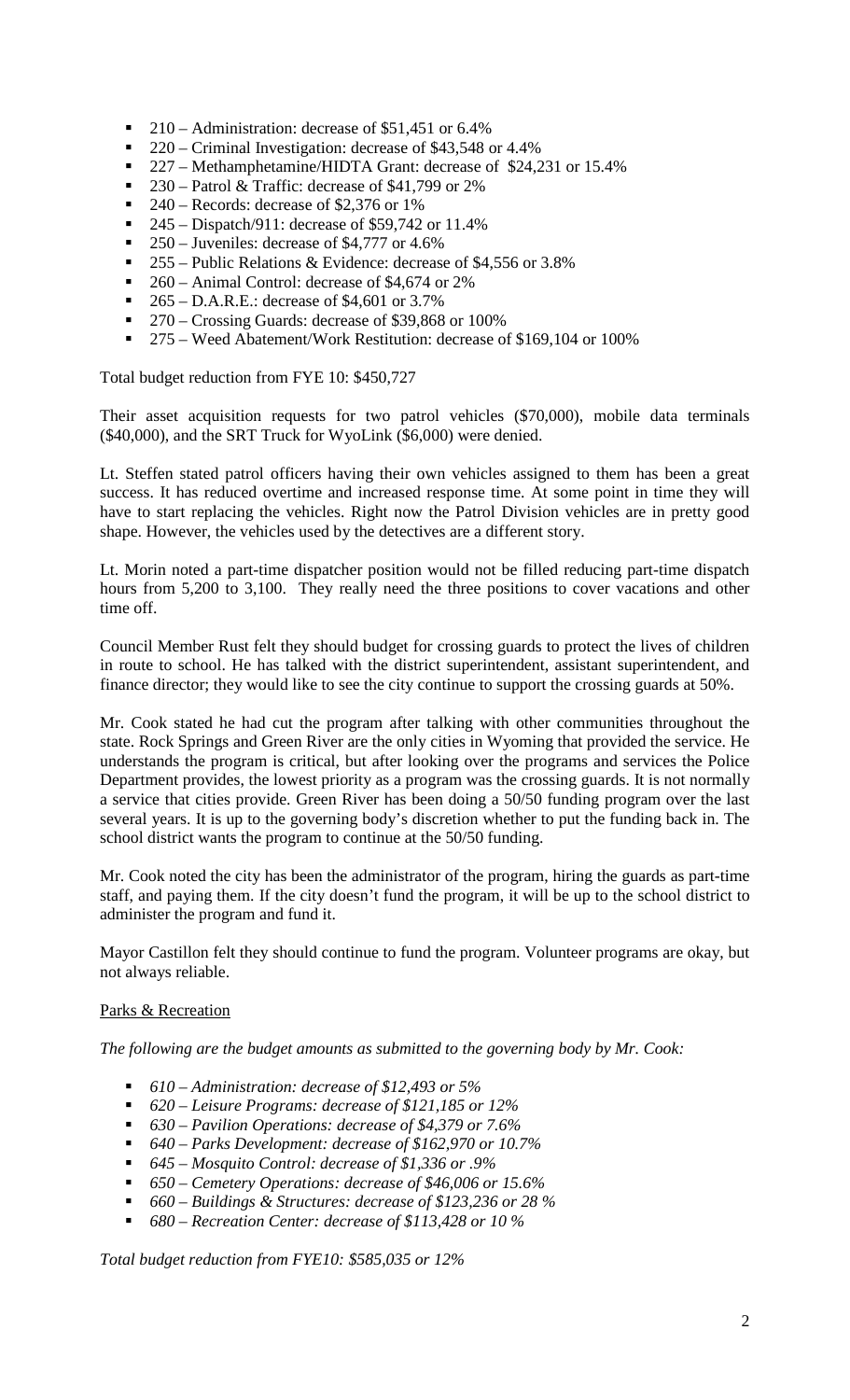Mr. Bratton explained the budget cuts from the FYE10 budget amounts to FYE11 with division totals as follows:

- 610 Administration: decrease of \$14,600 or 6%
- 620 Leisure Programs: decrease of \$134,490 or 13.3%
- 630 Pavilion Operations: decrease of \$4,479 or 7.9%
- 640 Parks Development: decrease of \$164,896 or 10.9%
- $\bullet$  645 Mosquito Control: decrease of \$1,352 or 0.9%
- 650 Cemetery Operations: decrease of \$46,230 or 16%
- 660 Buildings & Structures: decrease of \$108,513 or 25.8%
- 680 Recreation Center: decrease of \$122,454 or 10.6%
- Green River Arts Council: decreased by \$40,000 or 80%

Total budget reduction from FYE 10: \$600,000 *(according to Mr. Bratton)*

The cuts were based on the following:

- $\checkmark$  Program Evaluations (i.e. input from participants in the program or service)
- $\checkmark$  Point on the program life cycle: (ex: maturation, apex, saturation, etc.)
- $\checkmark$  Eliminating and/or reducing a program, event or service based on low participation numbers
- $\checkmark$  Eliminating and/or reducing a program, event or service based on its cost recovery amount (ex: being low or zero) and its subsidy amount (ex: being high)
- $\checkmark$  Least amount of political ramifications from residents and citizens

*(Leisure Program eliminated are: Start Smart (\$1850), Pitch Hit & Run (\$580), Geocaching (\$2,981), Youth Archery (\$1,500), Youth Outdoor Soccer Reduced (\$3,800), Jr. Jazz reduced (\$2,500), Youth Outdoor Soccer reduced (\$3,000), Utah Jazz Fun Shot (\$340), Picnic in the Park (\$1,401), Mile Clubs (\$700), Class Clubs (700), Health & Wellness Fair reduced (\$2,000), Dancing the Night Away (\$9,815.70), Dance Workshop (\$140), Bass Guitar Lessons (\$283), Drop Run/Walk (\$808), Doggone Fun Run/Walk (\$586), Parks & Rec Calendar (\$2,300), Halloween Movie Night (\$695), Tween Conference (\$155), Teen Conference (\$400), Harrison School After School Program (\$22,053), Gymnastics Program reduced (\$6,000), Crystal Classic (\$28,312), Sail Over the Green Kite Festival (\$11,181), Art Classes (\$4,078), National Bike Trails Day (\$5,962)*

Mr. Bratton noted as of July 1, 2010 there will no longer be a weed crew, the program was not funded. The Parks Department has it until June  $30<sup>th</sup>$ . There will be a definite reduction in the visual appearance of the parks and right-of-ways due to the reduction seasonal employees.

He also noted starting July 1, 2010 the hours the recreation center will be open will be reduced as follows:

| Sunday                                | closed           | saves \$32,000                  |
|---------------------------------------|------------------|---------------------------------|
| Monday thru Friday $5$ a.m. to 8 p.m. |                  | closing an hour earlier $*$     |
| Saturday                              | 8 a.m. to 3 p.m. | closing two hours earlier *     |
|                                       |                  | $*$ Mon. – Sat savings \$27,000 |

In addition, if a piece of equipment breaks down it will be removed and put in storage rather than being replaced or repaired.

He also gave a memorandum to the governing body listing the department's asset acquisitions requests, capital project needs, and personnel requests, noting none of their requests had been funded. He did not discuss them individually. He will submit for them again for the FYE 12 budget.

Mr. Bratton noted five of the eight vehicles that were recommended for replacement by the Fleet Maintenance Division belonged to the Parks Department. He also noted there was nothing budgeted for building maintenance and repairs. So, if something breaks, he will be coming before the governing body with a budget resolution asking them where they want to take the money from to make an emergency repair.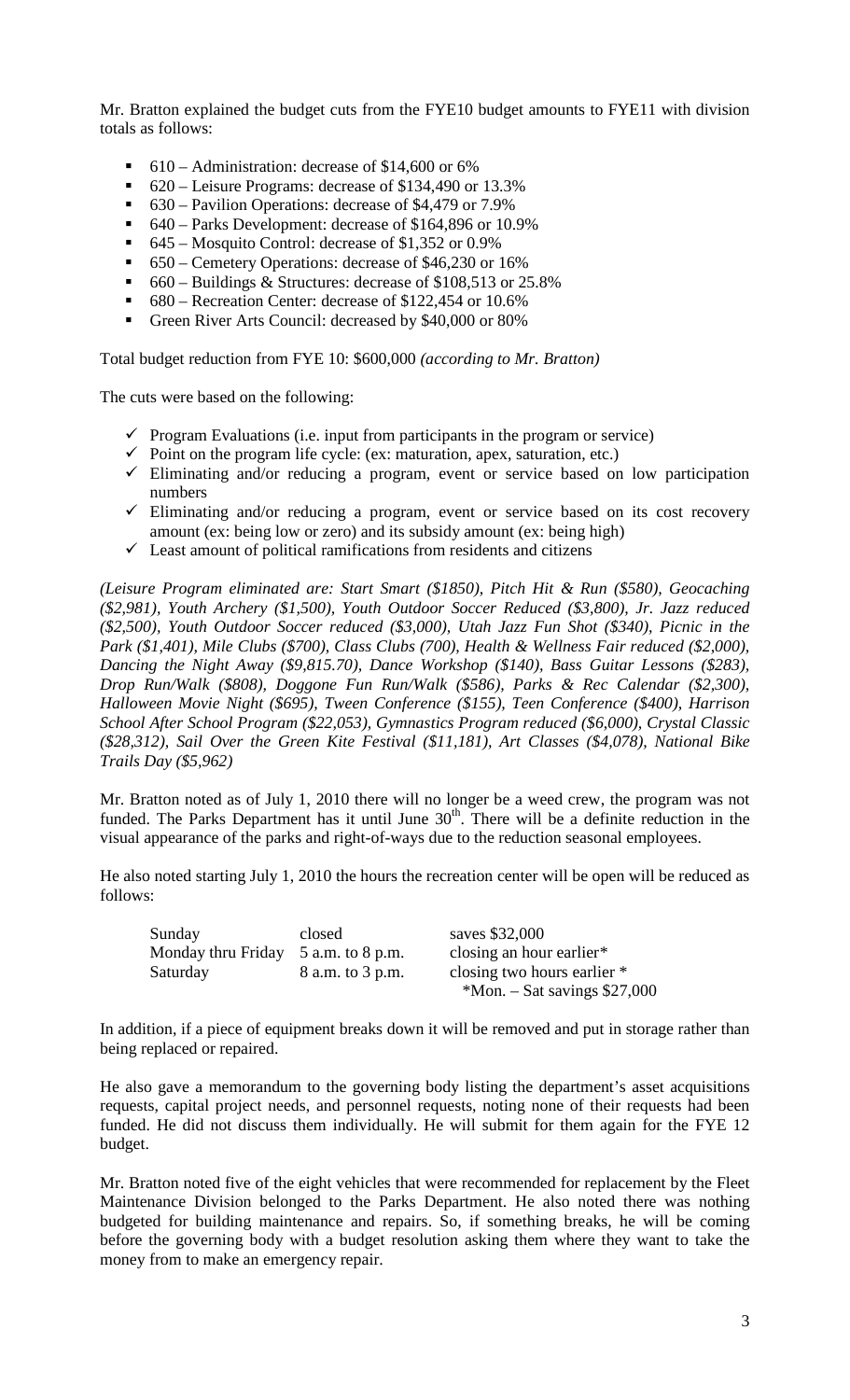Addressing questions from Council Member York, Mr. Bratton stated the utilities were reduced based on the average expenditures over the last two or three years.

Mr. Wilson noted the park shelters, and restrooms would not be cleaned and checked as often due to the reduction in seasonal staff. Mowing and irrigation will also be scaled back. Staff will have to change their work schedules in order to prepare ball fields for use so there won't be overtime. Last summer staff worked split shifts. Staff is ready to make the necessary sacrifices to try and keep up with things, because they are glad to be able to keep their jobs.

Addressing questions from Council Member McCullough, Mr. Wilson also explained how the off-site monitoring lighting system will work for the ball fields. The lights will be on based on the schedules submitted by the users.

He also explained how the irrigation system works to Council Member Maes.

Mr. Bratton explained the insurance for the use of the school district facilities comes out of the risk management account under Human Resources.

Council Member Maes was concerned about the elimination of the after school program at Harrison School. She thinks the city should sponsor the program and bus the students to one of the other schools.

The program coordinator, Katie Duncombe, stated they are trying to work out something with the School District. Busing hasn't worked in the past, and is very expensive. There are some other issues that need to be worked out since the schools get out at different times. Ms. Duncombe stated there will be a reduction in staff for the program at all of the schools.

## Human Resources

Ms. Robertson explained the budget cuts from the FYE10 budget amounts to FYE11. Since there is a hiring freeze the cuts are tied to recruitment costs. They will focus on local professionals for safety training, and other training media to reduce training costs. She explained the need for an addition full-time administrative assistant (estimated addition to the budget \$20,000), and noted her request for the position had been denied at the administration level. She noted the increase in the personnel health insurance was due to the full-time administrative assistant's coverage being budgeted as a single instead of family coverage. *(budget highlights report attached)*

■ 140 – Human Resources: decrease of \$58,507 or 16%

#### **Finance**

Mr. Nieters explained the budget cuts from the FYE10 budget amounts to FYE11. He explained the intergovernmental account was increased to cover the city's share of the election costs.

- 150 Accounting: increase of \$794.00 or 0.10%
- 155 Information Technology: decrease of 174,040 or 30%
- 160 Purchasing/Payroll: decrease of \$9,172 or 5%

Total budget reduction from FYE 10: \$182,417 or 11.7%

He noted the following asset acquisitions had been cut and explained the need for them: high capacity scanner for Finance (\$5,000), document center for Finance (\$14,000), document center for PD (\$35,000), wastewater switch (\$14,500), SAN Drive space (\$45,000), wireless access points (\$94,000), Snap Server (\$750), Tough books for PD (\$1,350), IP Cameras & Installations (\$3,300), voice logger for PD to record dispatch calls, and monitor quality control for utility customers (\$27,550), PD server replacement (\$15,000), memory upgrades (\$4,500), computer replacement program (\$55,000), equipment replacement program (\$40,000), IT training (\$25,500), document center for Purchasing (\$6,500).

Also a request for a full-time network manager position (\$93,000) was denied.

## **Other Comments**